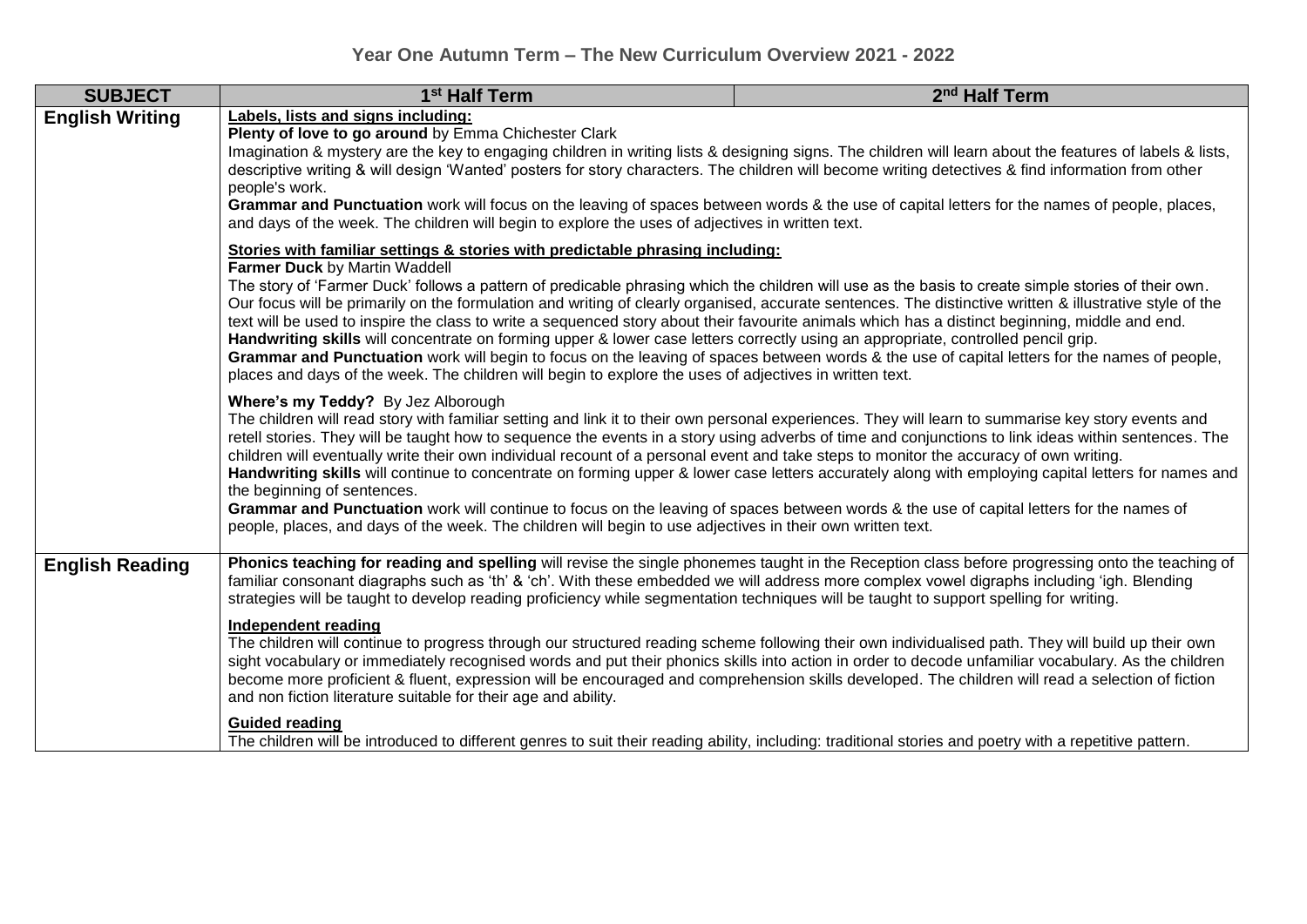| <b>Mathematics</b>                                           | Key skills for this term:<br><b>Multiplication &amp; Division</b><br>The children will be taught to:<br>• Begin counting in steps of 2, 5 & 10 and demonstrate understanding<br><b>Number and Place Value</b><br>by grouping counters in multiplication patterns<br>• Read, write, order and compare numbers<br><b>Measurement</b><br>Find patterns in numbers including subitising (being able to identify<br>$\bullet$<br>• Compare and measure lengths or heights using non-standard uniform<br>& say how many there are in a set without counting)<br>units<br>• Say ordinal numbers up to at least 20 $(1^{st}, 2^{nd}, 3^{rd})$<br><b>Geometry</b><br>• Master the CPA (concrete/pictorial/abstract) approach to support<br>• Recognise, name and describe the properties of 2D & 3D shapes<br>calculation, reasoning and recording<br>• Sort 2D & 3D shapes according to their properties using Venn<br><b>Addition and Subtraction</b><br>diagrams and Carroll diagrams<br>• Describe position, direction and movements including half turns,<br>Find pairs of numbers that add together to make totals up to 10<br>$\bullet$<br>Find missing numbers in number sentences with totals up to 10<br>using common words<br>$\bullet$<br>Say the number that is one less than an original number<br><b>Money</b><br>• Recognise and know the value of 1p, 2p, 5p, 10p, 20p, 50p<br>These skills will be taught separately. However, the children will be given opportunities to make rich connections across mathematical ideas to |  |  |
|--------------------------------------------------------------|----------------------------------------------------------------------------------------------------------------------------------------------------------------------------------------------------------------------------------------------------------------------------------------------------------------------------------------------------------------------------------------------------------------------------------------------------------------------------------------------------------------------------------------------------------------------------------------------------------------------------------------------------------------------------------------------------------------------------------------------------------------------------------------------------------------------------------------------------------------------------------------------------------------------------------------------------------------------------------------------------------------------------------------------------------------------------------------------------------------------------------------------------------------------------------------------------------------------------------------------------------------------------------------------------------------------------------------------------------------------------------------------------------------------------------------------------------------------------------------------------------------------------------------|--|--|
|                                                              | develop fluency, mathematical reasoning and competence in solving problems. They will also apply their mathematical knowledge to science<br>and other subjects.                                                                                                                                                                                                                                                                                                                                                                                                                                                                                                                                                                                                                                                                                                                                                                                                                                                                                                                                                                                                                                                                                                                                                                                                                                                                                                                                                                        |  |  |
| <b>Science</b>                                               | Biology - Animals including humans and their senses<br>As part of our focus on working scientifically, the children will be developing their identifying and classifying skills in this project. The children will<br>also be asked to name significant parts of their body & to draw the human body in approximate proportion and label it correctly. They will learn to<br>name the basic body parts of animals other than humans and explain that some animal parts have a different name from the equivalent human<br>part. The children will name and explore the five senses. They will learn to explain which part of their body is associated with each sense & discuss<br>the importance of our senses. The children will name animals & birds found in the local environment and then sort animals using a simple diagram.                                                                                                                                                                                                                                                                                                                                                                                                                                                                                                                                                                                                                                                                                                   |  |  |
| <b>PSHE</b><br>(Personal, Social<br><b>Health Education)</b> | <b>Families and friendships</b><br><b>Safe relationships</b><br><b>Respecting ourselves and others</b><br>The children will explore how and why it is<br>Through a range of practical activities, the<br>As a class the children will investigate how<br>children will explore the roles of different<br>important to recognise privacy. They will also<br>behaviour affects others. As part of this<br>people and investigate what constitutes a<br>examine the different ways in which they can<br>learning process, they will look at the<br>family. They will also look at how people feel<br>stay safe and will be taught the importance of<br>significance of being polite and respectful.<br>emotionally when they are cared for by others.<br>seeking permission from others.                                                                                                                                                                                                                                                                                                                                                                                                                                                                                                                                                                                                                                                                                                                                                  |  |  |
| <b>Religious</b><br><b>Education</b>                         | <b>Celebrations - Christianity, Judaism, Hinduism &amp; Islam</b><br>During the Autumn Term the children will build on their knowledge of Christianity and gain awareness of other World Faiths such as Judaism &<br>Islam through the exploration of festivals. The children will learn why harvest time and Christmas are both important to Christians. They will also<br>find out what happens during the Jewish celebration of Sukkot and celebrate Diwalli in the Hindu tradition.                                                                                                                                                                                                                                                                                                                                                                                                                                                                                                                                                                                                                                                                                                                                                                                                                                                                                                                                                                                                                                                |  |  |
| <b>History</b><br>(First half term)                          | <b>Investigating toys from the past</b><br>During this history topic the children will learn to examine toys as historical objects, treating them as artefacts & using specific history language to<br>describe their special features. They will be encouraged to examine what their parents' and grandparents' toys were like & then contrast them with<br>contemporary examples, highlighting their similarities and differences. The children will also learn the skills to decide whether an object is old or<br>new and highlight characteristics of old and new objects. During the commemoration of Black History month, the children will participate in a range<br>of special activities which explore this exciting aspect of World history.                                                                                                                                                                                                                                                                                                                                                                                                                                                                                                                                                                                                                                                                                                                                                                                |  |  |
| Geography                                                    | Our local area<br>This geography unit focuses on exploring the immediate locality around our school. The children will develop locational knowledge based on the                                                                                                                                                                                                                                                                                                                                                                                                                                                                                                                                                                                                                                                                                                                                                                                                                                                                                                                                                                                                                                                                                                                                                                                                                                                                                                                                                                       |  |  |